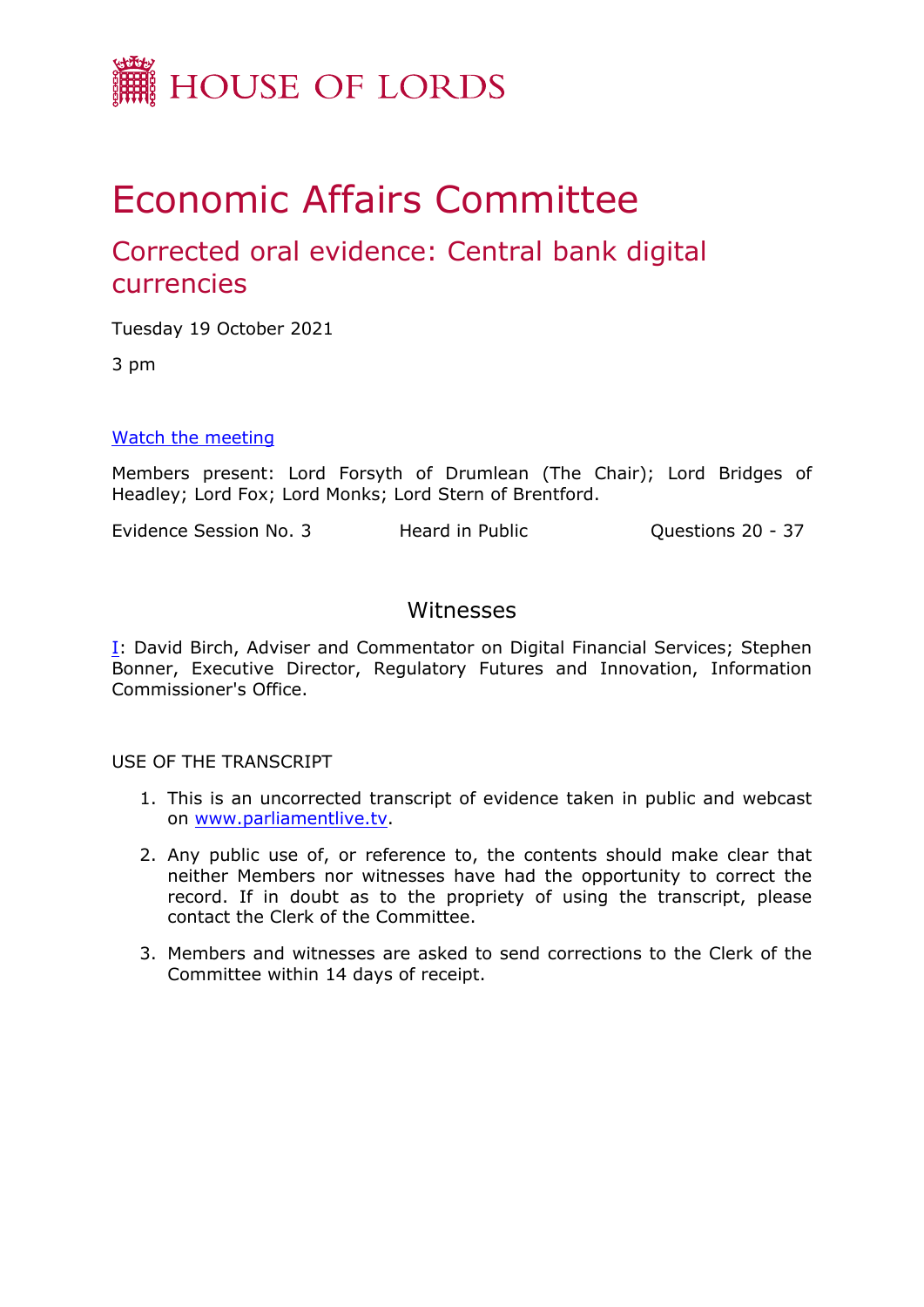## <span id="page-1-0"></span>Examination of witnesses

David Birch and Stephen Bonner.

Q20 **The Chair:** David Birch, Stephen Bonner, thank you so much for taking time to come to the Economic Affairs Committee. Welcome. Perhaps I could begin by asking the first question. How concerned should we be by the privacy implications of central bank digital currencies?

*Stephen Bonner:* In our experience, there is no sustainable innovation without trust. Therefore, to get the benefits that these initiatives can offer, privacy has to be considered right from the start and embedded within it so that people build trust and are therefore willing to embrace them. We think privacy is vitally important for the success of these kinds of initiatives.

*David Birch:* I hate to start off in this vein, because you will just think I am an annoying consultant, but it depends on what you mean by privacy and what you mean by central bank digital currency.

**The Chair:** The sort of answer that we would expect from a politician.

*David Birch:* One thing that I think does not come over is that there are different kinds of digital currencies. If we are talking about a retail digital currency for the use of the public, Stephen is 100% correct and we should not rush into things. The potential for making a huge privacy mistake is very real.

If we are talking about wholesale central bank digital currencies for the use of institutions, none of this applies. They are already covered by all the relevant regulations. If we are talking about other kinds of digital currencies—for example, the sort of industrial digital currencies envisaged by the Germans—they would have very different privacy, because they would be related to sectors and industries.

It is not an easy yes or no, but if you are talking about retail, as per the G7 principles that were published earlier in the week, Stephen is 100% correct.

**The Chair:** So you would be against it for that reason.

*David Birch:* I would be against rushing into retail digital currency. I am a very strong supporter of retail digital currency, but I am acutely aware of the potential for a colossal privacy catastrophe if we do not build in—

**The Chair:** How would you avoid that, then, if you think it is a good idea?

*David Birch:* I do not know if you would agree, but the issue is largely to do with the wallets where the currency will be stored and the know your customer—KYC—anti-money laundering and counter-terrorist financing, so it is about the wallets. The suggestion in the G7 recommendations, which I can summarise as saying that as long as somebody knows who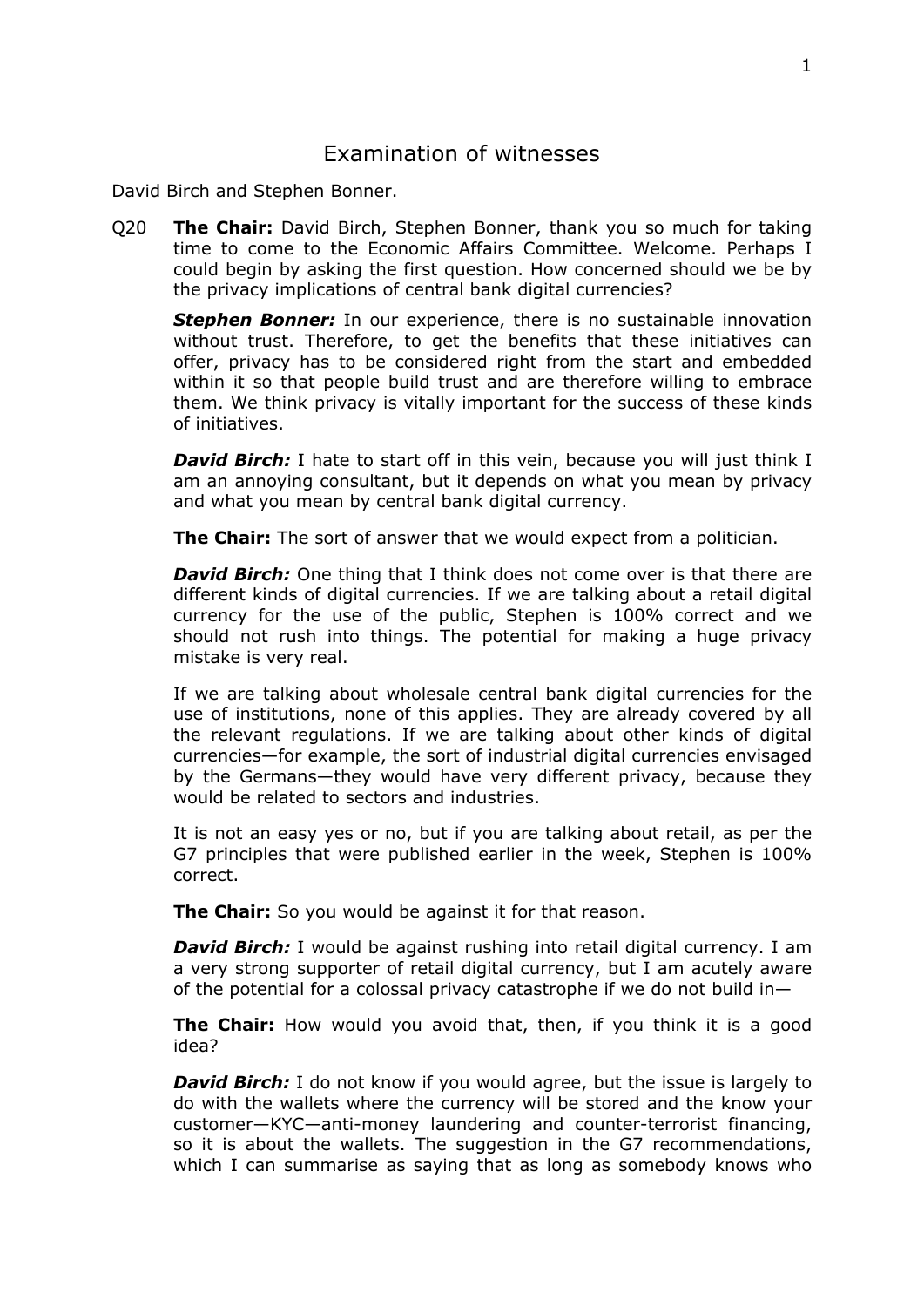you are, not everybody has to know who you are, seems to me to provide the sort of compromise that we would need to make it practical.

Q21 **The Chair:** This committee's sub-committee has been very struck by the way in which a lot of the protections have been dismantled by HMRC in its desire to close what it calls the tax gap, so why are you confident that it would not? As we have seen already, HMRC can get access to people's bank accounts and so on. Surely, it would be very tempting.

*David Birch:* I can construct an easy example to illustrate the point. Let us imagine that my bank gives me some sort of digital wallet, but it does not say Dave Birch. I can pick a name, like I can with Gmail or Hotmail or something, so I am Manchester City Fan No. 1 wallet. I can go about my business buying things, selling things, and transferring money around. If HMRC or any other legitimate law enforcement agency has some concerns, because of monitoring, that I am doing something I should not be doing, they can take a warrant to the bank and say, "Who is Manchester City Fan No. 1?" and the bank will tell them.

In my head, all parties to a transaction knowing that I am Dave Birch, and somebody knowing that I am Dave Birch, which can be disclosed under due process, are quite separate things, and the former has great dangers associated with it.

*Stephen Bonner:* Our sense is that the rules and principles we have that apply to the existing banking system can probably be applied sensibly to any new initiatives, as long as they follow those same principles and the controls we are likely to achieve are broadly equivalent.

**The Chair:** And you are confident that if there were a central bank digital currency there would be an existing system.

**Stephen Bonner:** Clearly, at this point, there are not the necessary details to answer that specifically. When we get into the specifics, we will be able to provide guidance to those who do it, but there are certainly proposed ideas that would achieve that. There are proposals and thoughts out there that might impinge on those principles, hence the need to get privacy considered up front so it is embedded within it. But I think it is possible to construct one that has an equal level of protection as the existing banking system under the principles and laws we have at the moment.

Q22 **Lord Bridges of Headley:** Just to build on your point, Mr Birch, payment companies and banks already have an enormous amount of data, obviously. To me, as a citizen, what is the real difference between the step towards a CBDC and what we currently have?

*David Birch:* I am not sure it would make any difference to the man in the street. If you ask people whether they are concerned about privacy, they say yes. As is well known, if you ask them for their password in return for a Mars bar, they will give it to you. I think it is more of a seatbelt-type thing where, as an industry, we want to build in the right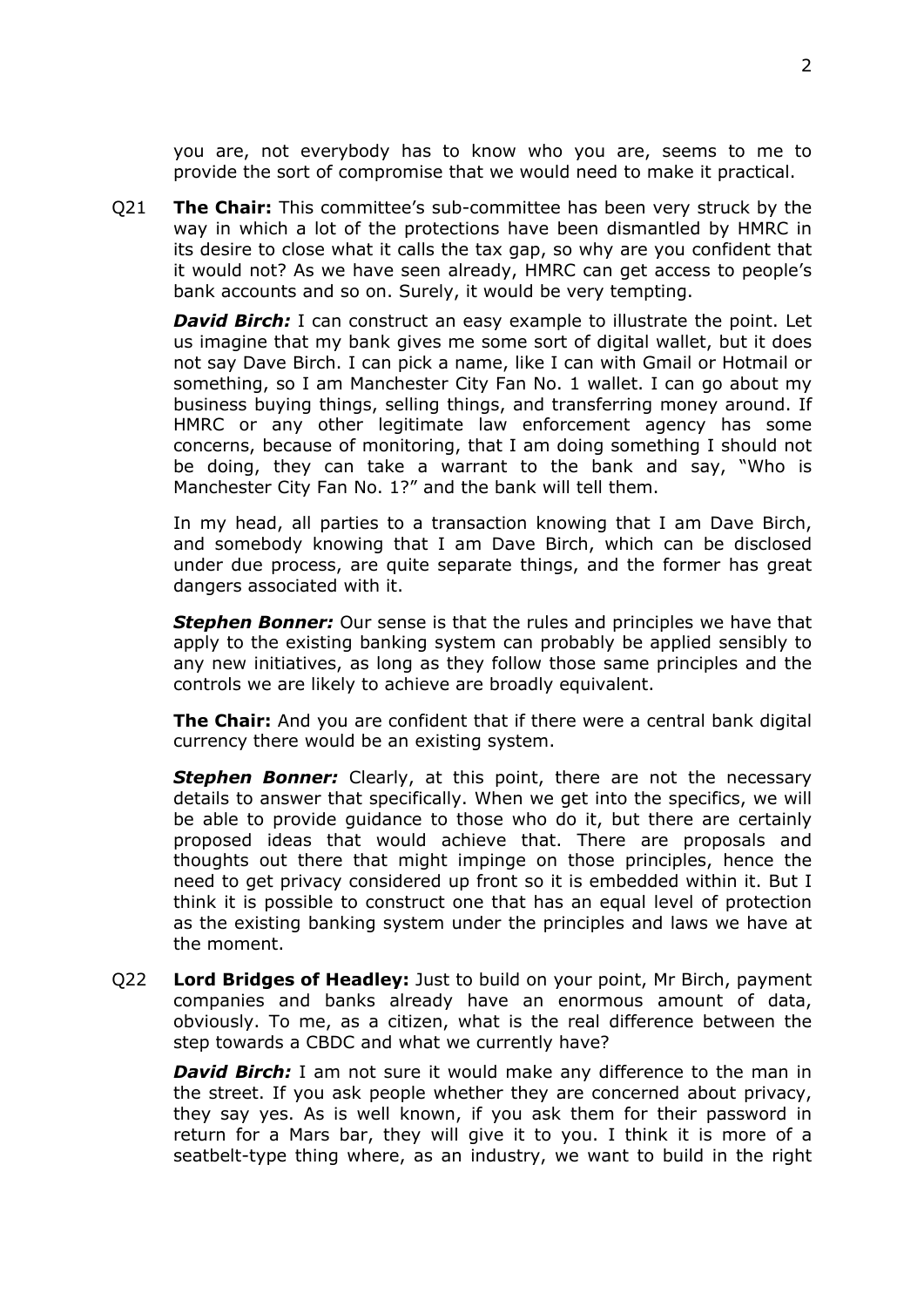privacy-enhancing technologies to prevent future abuse rather than requiring citizens to take care themselves.

If you look at the extent of the frauds being perpetrated in account takeovers and all this sort of thing, it is clear that the current system cannot quite be working as well as we would hope. People's personal information is too readily available, and if we can take some steps in that direction I think it would be a good thing.

**Stephen Bonner:** The core difference you may see is that currently there is quite a fragmented approach to this data. It is out there, it can be gathered, but there are positives and negatives about that. It is inefficient to gather that data at the moment. If you centralise that you will get efficiencies, which can be positive.

Equally, there are benefits of a fragmented system in that you have higher levels of consumer choice, and if there are failures of parts within the system it is unlikely that the whole system will fail. Eggs all in one basket has great benefits: you can look after those eggs very carefully, you know where they are. Equally, you could have additional risk. If there is a problem in there, its impact is likely to be higher.

**Lord Bridges of Headley:** Is it possible, and if it is, should we be aiming to get the same level of privacy that one currently has with cash, which is obviously completely anonymous?

*David Birch:* I do not want to make myself awfully unpopular right at the beginning, but I think no. I think the extent of the criminality, money laundering, tax evasion, bribery and everything else that goes with cash is a little out of place in a modern society. It should not be beyond the wit of us to design a better system that balances the different goals of the different stakeholders.

I cannot remember off the top of my head, but I think the Bank of England's own figures are that something like a sixth of the cash in circulation is used for transactional purposes. In Germany, I think nine in 10 banknotes that are printed are never used in transactions. I would not like to speculate as to what the money is actually used for, but we can apply our imagination.

*Stephen Bonner:* As we have said, if the principles of privacy are applied, you can generate something where we have a proportionate system that allows us to operate other parts of the financial system that have large amounts of personal data. We would expect to see a similar level of control applied to this. It would not be the same as cash. There are advantages and disadvantages, but you could have something that fitted within the principles of the current data protection law.

**Lord Bridges of Headley:** Jumping quickly to a specific, how do you view the Bahamas' approach to this? Are either of you able to comment on the strengths or weaknesses of their approach?

*David Birch:* I think you are referring to the Bahamian sand dollar.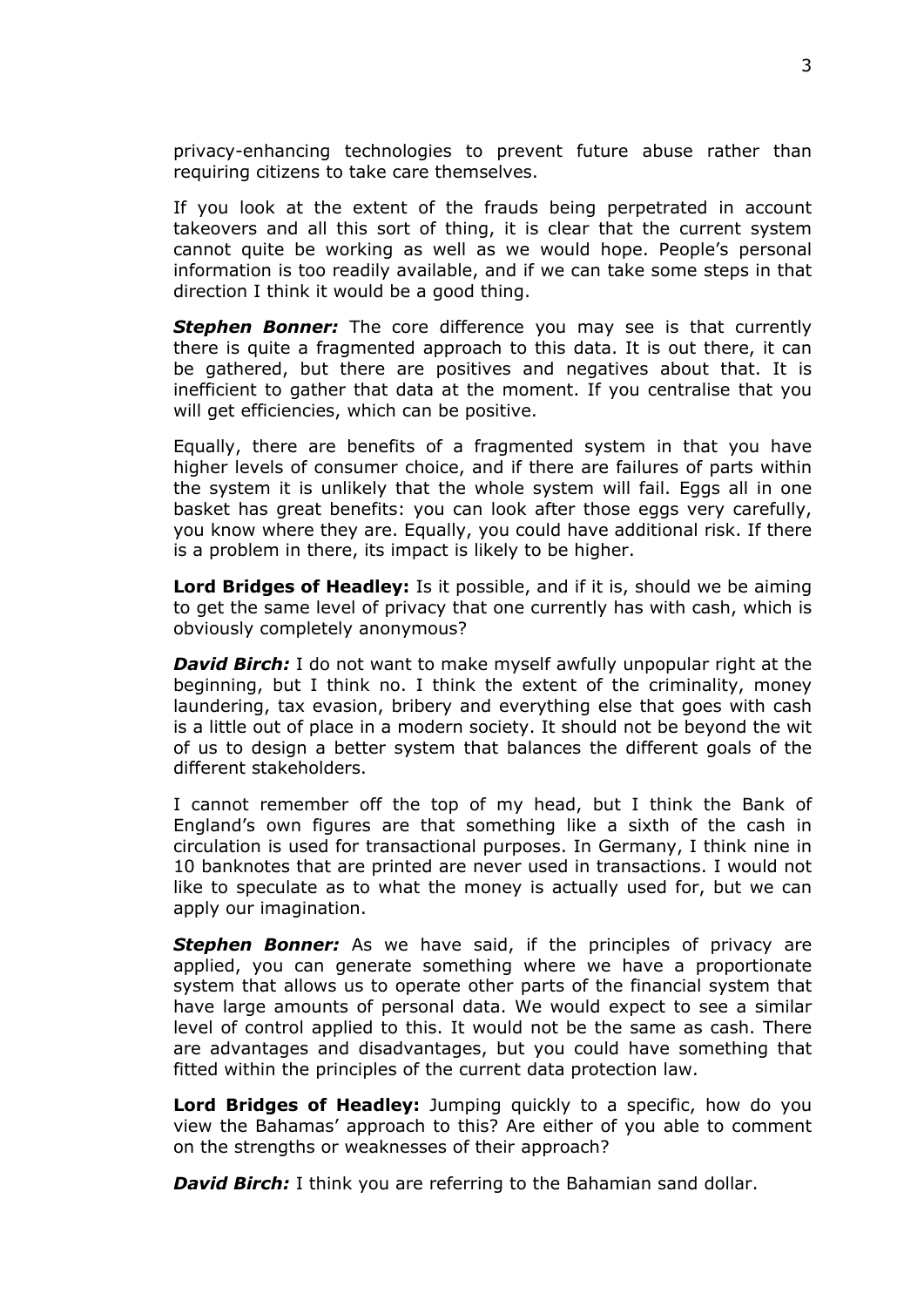### **Lord Bridges of Headley:** Yes.

*David Birch:* I would prefer a more distributed solution, much as the Bank of England has already said in relation to retail digital currencies. Having banks and other regulated institutions distribute the digital cash to people and take care of the KYC and related initiatives is probably the right way forward. Aggregate centralised tracking is probably appropriate in those circumstances, but not the tracking of individual transactions.

**Lord Bridges of Headley:** Sorry, just to pick you up with a layman's question, are you saying that in your ideal system banks would be providing the KYC and AML function that they do now?

*David Birch:* I would say banks and other regulated financial institutions. You could imagine specialist institutions, like payment institutions or something, doing that work as well.

This is not completely relevant to your question, but I would flag up that you would have to present me with some pretty concrete evidence that the current system actually works before we decided to replicate it in CBDC. I imagine CBDC as being built as a parallel system, not on top of the existing system. If you look at the amount of money that is spent on KYC, AML, CTF and PEP in the current system compared to the criminal funds that are intercepted, it is not a cost-benefit analysis that would be considered acceptable in most businesses.

**Stephen Bonner:** It is not a product that we have looked at in great detail, as it is not UK based.

Q23 **The Chair:** Mr Bonner, when you were talking about baskets and eggs, I was reminded of Churchill's remark about not wanting to put all his baskets in one egg, which I think was about the Comet at the time. We would be putting all our baskets in one egg, would we not?

What are the dangers of people being able to hack into the system? Is it sensible? You would be very vulnerable unless you had impenetrable systems, and as some of the most secure computer systems in the world regularly get hacked by 14-year-olds, how confident would you be about those baskets in the one egg?

*Stephen Bonner:* In our work looking beyond privacy into some of our critical infrastructure and security oversight, we see weaknesses in many parts of infrastructure. It is very hard to build a system that is perfect for ever. If you have a large, widely distributed system with many players within it, that may add points of weakness that allow entry into the system that can spread throughout the system.

If you are aware of the value of an asset, you can then protect it appropriately. That is probably a question for a body like the NCSC to give you judgment on that, but it would definitely have to be considered, because one of the advantages of cash is that it continues to work should all your systems fail. Thinking about what the fallback would be should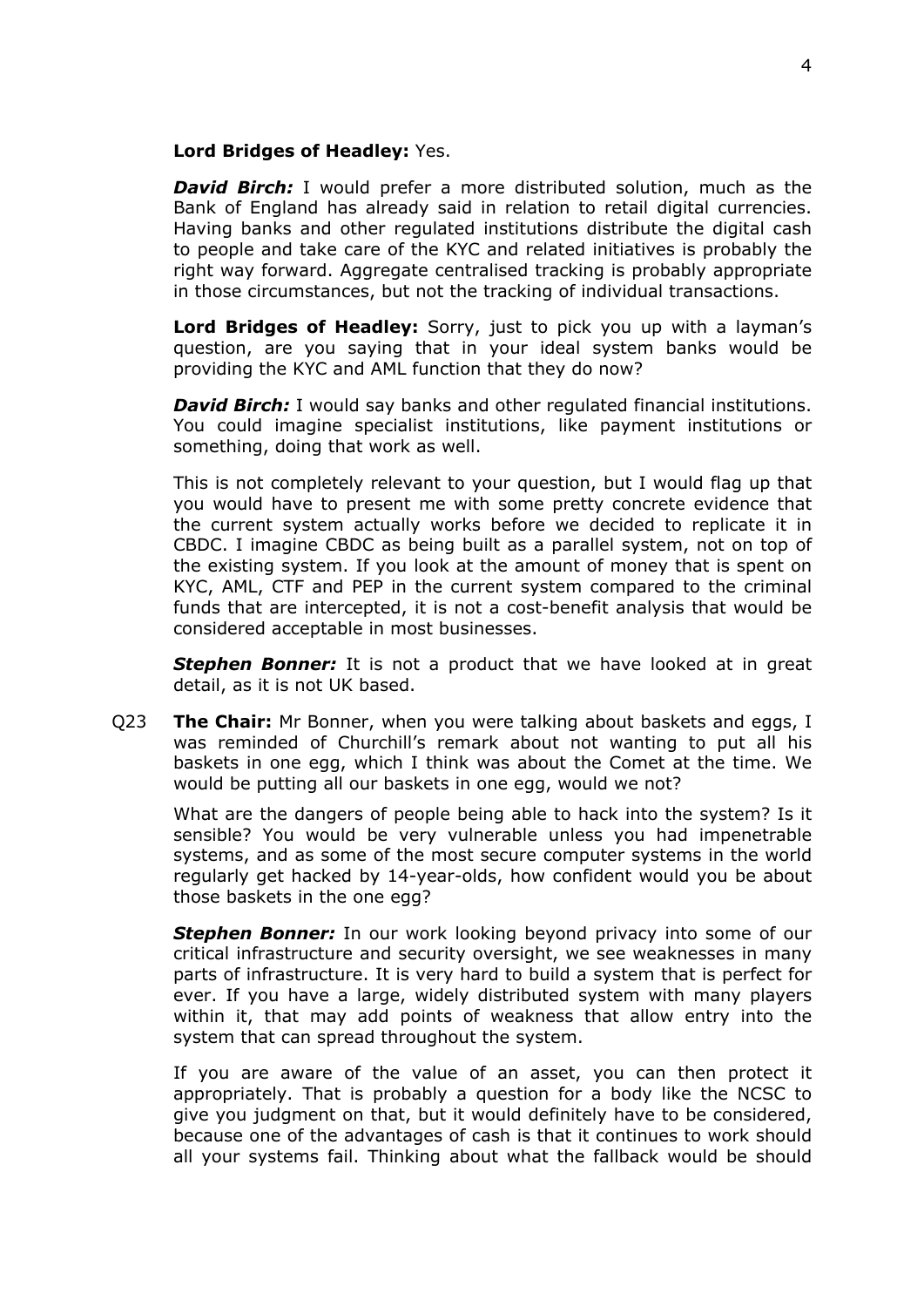the system have a problem would clearly be a key part of the design to make sure that it is resilient to those kinds of challenges.

Q24 **Lord Fox:** Before I get on to the questions on the paper, I want to come back to a couple of things you said, Mr Birch. At the beginning, you made a sort of St Augustine claim: "Retail digital, but not yet". You talked about people giving away their password for a Mars bar, and you also said, "We can design a better system". If we do have a retail digital currency, what is the Mars bar, and what do you mean by better? Better for whom?

*David Birch:* Yes, I am using "better" in the horrible, mechanical sense of lowering the overall total social cost of payments in the country.

**Lord Fox:** So less friction.

*David Birch:* Well, less cost. I recognise that in the retail case there are different stakeholders—law enforcement and so on—and I think it will take time to come to the right balance. In the retail case, we do not have what you might call a burning platform.

**Lord Fox:** But you did say that you were a fan of it—

*David Birch:* Yes, I am.

**Lord Fox:** —so I wonder why you are a fan of it and what the benefit is. Is it just the fact that it is more efficient, or are there Mars bars for the retail customers of these currencies?

*David Birch:* At the retail level, I would say there are probably three areas that we would want to think of as benefits in this case. The first, which I am sure you do not want to particularly talk about today, is political. There are some issues. You can imagine if everybody in the UK had a little app on their phone and they found it more convenient to use digital dollars than to use actual sterling. That would have implications.

**Lord Fox:** Yes, so there is a competitive issue.

*David Birch:* Yes, so there are political implications, which obviously we do not want to talk about. We would like a well-constructed central bank digital currency built for sterling to add to our system. We would like people overseas to use that.

There are the economic issues to do with social inclusion, sustainability, all these other issues, and I would have thought that we would want to see a digital currency built to support all those goals.

On the purely technical side, the issue of resilience that you referred to just now, I, and I think a great many other people, do not envisage the digital currency system being built on top of the existing system. The existing system is already being overhauled and developed as it is. For this vital piece of critical national infrastructure, we would want it constructed as a parallel system so that the overall resilience of the UK payment systems goes up. You are probably aware of the economist John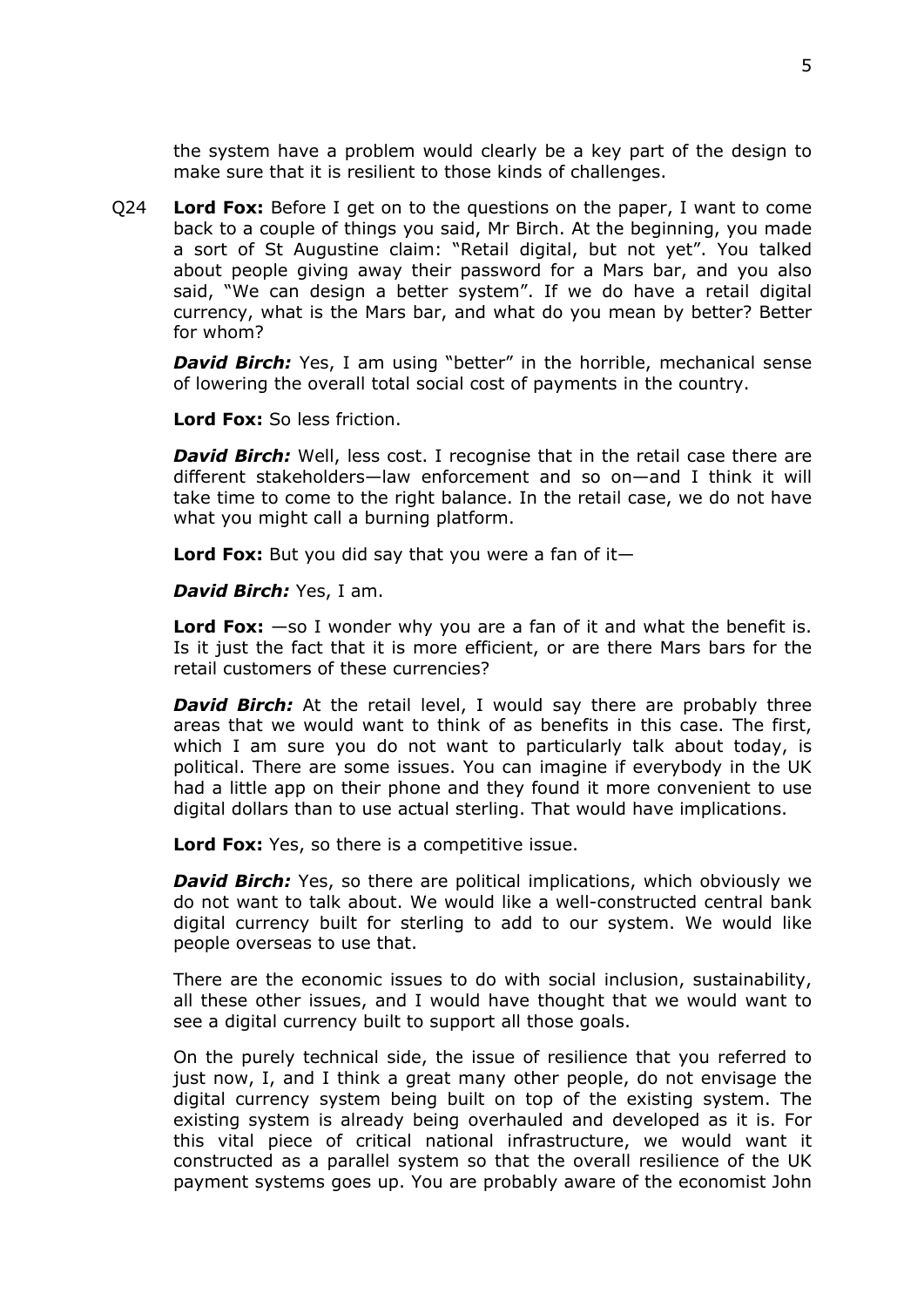Kay's comments on the general uselessness of the financial sector but the astonishing utility of the payment system. If the stock exchange stops working for a couple of days, you know, but if the payment system stops for two minutes—. It is vital.

Q25 **Lord Fox:** I think we have covered most of my question, but if you are building a completely new infrastructure, are we not in danger of putting new wine in old skins, because the rest of the banking system is built on almost decades and decades of legacy?

*David Birch:* No, I disagree with that—and, again, this may be a too technical version—but the existing system is about electronic money. Electronic money lives in bank accounts, essentially, and moves between them. Cash lives in your pocket, your car or your drawer. Similarly, electronic cash would live in devices—it would live in your mobile phone, your television, or wherever else—but it would not live in bank accounts.

If I send you some money from my Barclays account to your NatWest account, those claims are being transmitted through the existing system. We have all sorts of measures to look after it, although they do not seem to be working terribly well at the moment, judging by the figures on authorised push payment fraud. But if I send an electronic pound from me to you, it goes from my wallet to your wallet and that is the end of the story. It does not go through banks or other intermediaries or so on. It is crucially different, in my opinion.

**Lord Fox:** If this was travelling across international boundaries, how would the privacy issue be affected? Perhaps, Stephen, you might want to come in first on that.

*Stephen Bonner:* Like the G7 paper that David has referenced, there is also the OECD 108+ principles. We see the long and strong push internationally to come up with common standards around this area, so that we can have the free flow of data and this kind of initiative but with trust. There is definitely a direction to building that as much as possible.

**Lord Fox:** But it is not a given unless we negotiate standards probably earlier rather than later.

## *Stephen Bonner:* Yes.

*David Birch:* I think it has incredible degrees of complexity around it when you start talking about it.

**Lord Fox:** That would be my assumption.

*David Birch:* Let us just say under the Financial Action Task Force travel rule as it stands at the moment, if I send some money from me to my friend in France, we have to send my name and address and inside leg measurement and everything else that goes with it. I guess we are okay to do that, because we think that France will probably act responsibly with that data, but that is not a given, and it is certainly not true of a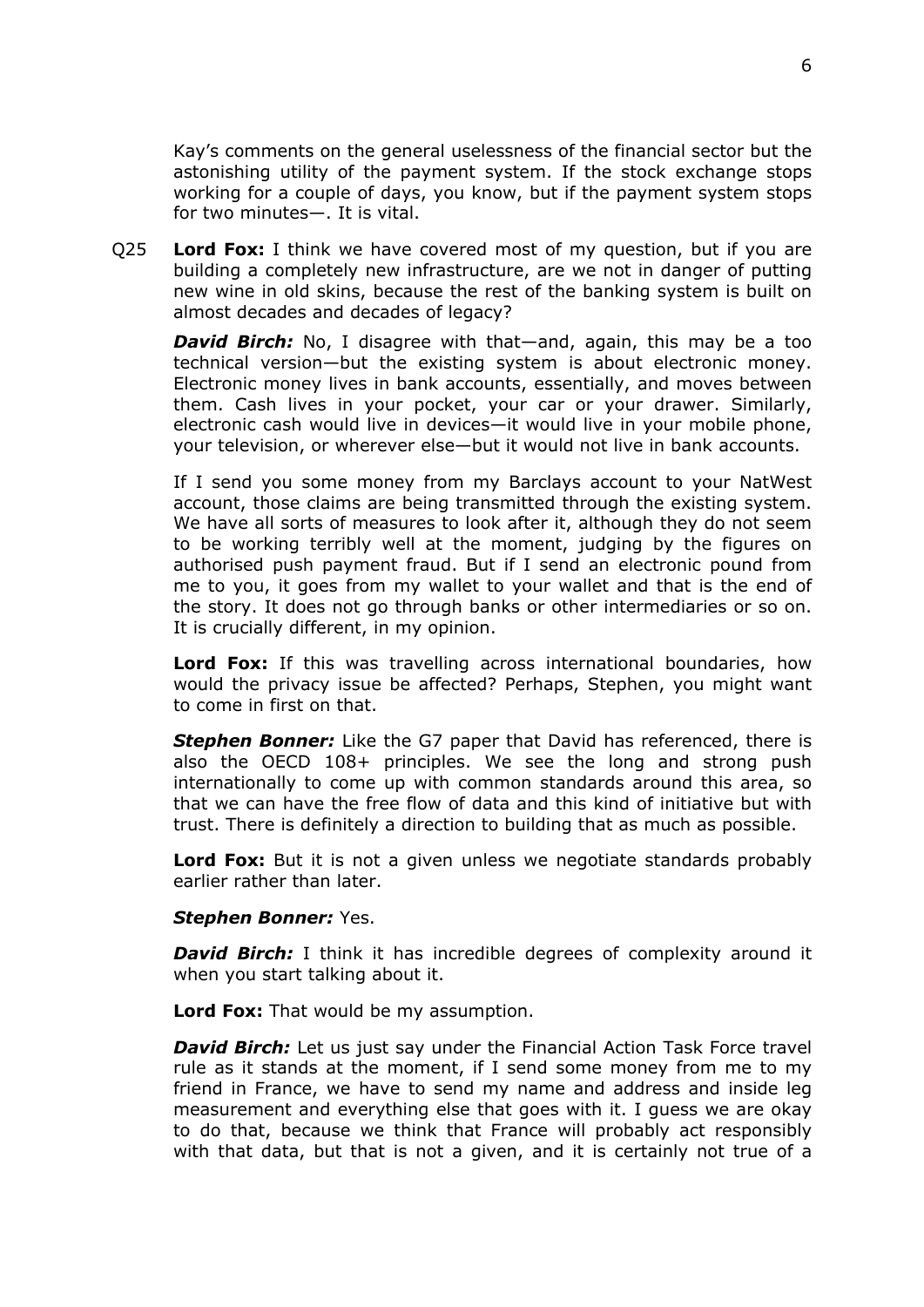great many countries in the world where you are essentially forced to send personal data in order to get anything done.

For example, what we regard as privacy has some cultural context and political norms that may not apply to other people. If we say, "We think that central bank digital currency should have these privacy things attached to it", that might be completely unacceptable in other places and vice versa. So once we start talking internationally, it is very problematic. I am slightly uncomfortable with the idea of forcing people to transmit personally identifiable information alongside a payment. I am not sure that enhances our position in the long run.

**Lord Fox:** Of course, France has a maximum limit on the amount of actual cash that you can bring in and use. I think I am right in saying that. Turning that on its head, is one way of minimising some of the impact to have a lower limit—a de minimis—for which the identification of people using electronic digital money does not reveal their details?

*David Birch:* I do not feel that that is a useful way forward, because if we say, for example, that you do not have to do KYC for wallets that hold less than £500, if I am an international drug-dealing, Nazi, child pornography smuggling no-good, I will just have 1,000 of those wallets. Without a working digital identity infrastructure—Stephen and I agree that we are still some distance from that in this country, but I think we both agree on the priority of it—you cannot make the thing work. If you allow anonymous wallets of any form, you are essentially allowing anonymity. Personally, I think the long-term danger is too great.

**Lord Fox:** If I open something for my daughter with five digital pounds in it. I still have to go through the same hoops as someone doing  $E_5$  million.

*David Birch:* Yes, but there are other ways of reducing those costs. I have been at Barclays for I do not want to say how many years but quite  $a$ —

**Lord Fox:** I am similarly unmoved in my bank account.

*David Birch:* If I go round the corner to NatWest to open an account, they will treat me like I just got off the boat. I cannot use my Barclays reputation in order to minimise the cost of transactions elsewhere in the financial system, and that does not seem quite right, so I am sure we can find another way, with a proper, working digital identity infrastructure.

**Lord Fox:** To date we have not, though.

*David Birch:* Correct.

**Lord Fox:** And you say there is a big cost involved.

Q26 **Lord Bridges of Headley:** Mr Birch, so that I understand you correctly, you are saying that we set up a CBDC system that runs parallel to the existing system.

*David Birch:* Yes.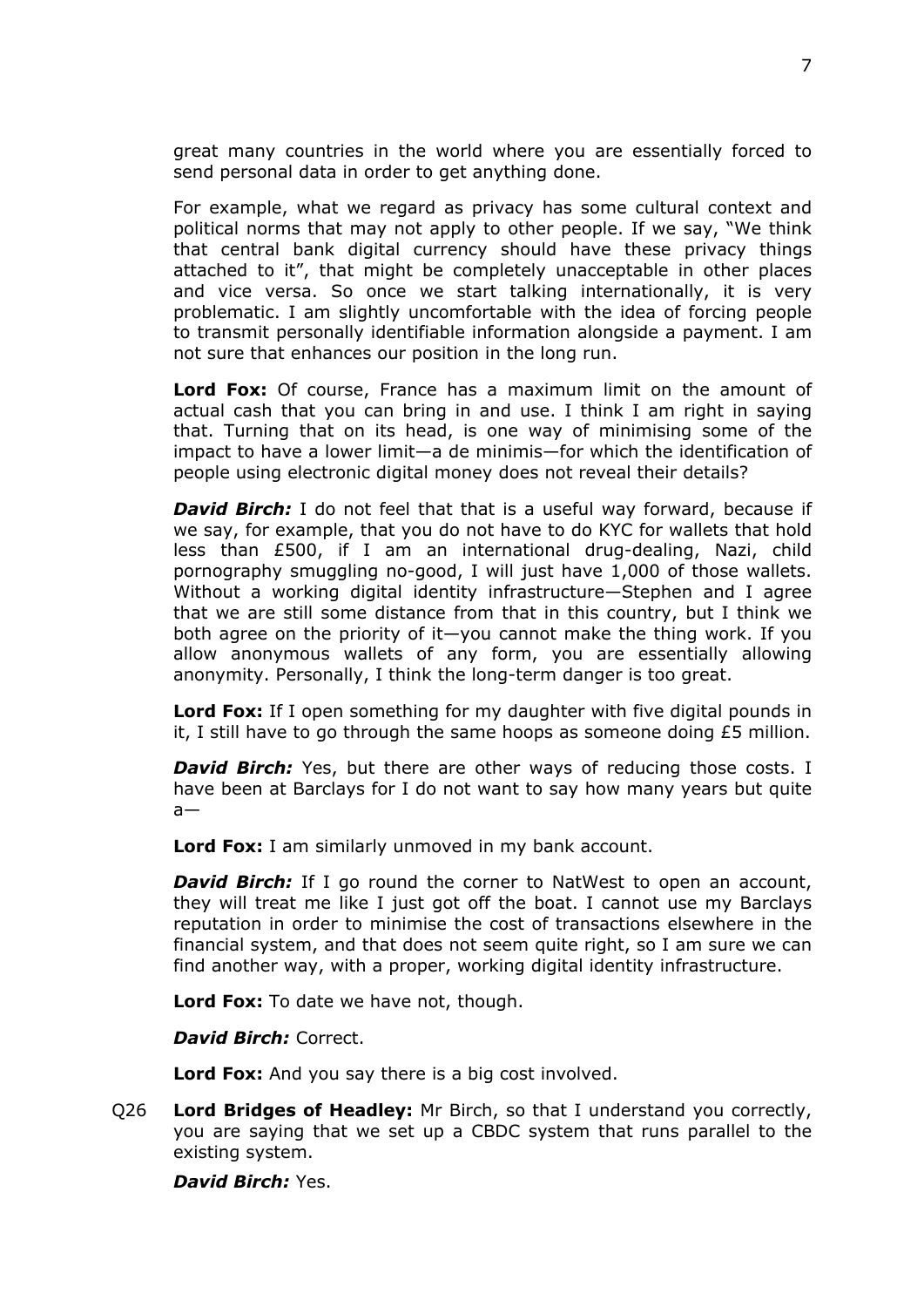**Lord Bridges of Headley:** So in the new CBDC system the actual payment system is entirely new, or is it using, in some shape or form, the current payment system but remodified and redesigned? I ask, because when the Bank for International Settlements looked at all this, it wrote: "Existing retail payment system designs (eg those supporting cards or credit transfers) exchanging originator and beneficiary information at every step in the payment chain could struggle to offer the level of privacy required for a CBDC system without redesign". Is that your justification, therefore: that we have to start all over again?

**David Birch:** I am not sure that I would say justification, but the point is correct, which is that we have an existing electronic money system that has evolved over many years to provide a pretty terrific service. When I go to the train station and stick my card in the machine, it works and I never think twice about it. There is no obvious reason for disrupting that.

For other reasons, if we want to have a digital currency system in place, which I think we do, there is no reason why we would build it the same way. Those things were built many, many years ago. I will give you one very simple example. It took a great many years for computer chips to show up on your credit card, to enhance the security and so on, but to all intents and purposes everybody has one of those chips inside their phone now, so why would you not just use the chips inside the phones?

**The Chair:** Not everyone has a phone.

*David Birch: No, not everyone.* 

**Lord Bridges of Headley:** I am still struggling, though. I hear exactly what you are saying about the design. I am just trying to think through the benefit. At the moment, I can zap my card very quickly on a merchant's terminal and pay. I am just trying to see what, if you have the twin tracks, will attract me as a customer to use those tracks?

**Lord Fox***:* It goes back to that Mars bar, does it not?

#### **Lord Bridges of Headley:** Yes.

*David Birch:* You will probably want to talk to Andrew Cregan in the next session, but I would imagine that merchants would be strongly motivated to incentivise people away from the existing system. I think I read an article from Andrew about every other day about quite how much it costs merchants to support the existing system.

These issues to do with privacy and other things are just as important. For the purposes of the discussion, if I was to pick out a single reason for doing it, I think the Bank of England was right to point towards innovation—or, to put it very crudely, £5 notes do not have an API. If we had a central bank digital currency system in place, which involves no credit risk to anybody—it is cleared funds that are used at all times—and that system is a platform for innovation, for new products and services, for people in the proverbial garages to build things that none of us can imagine at the moment, that would be a much greater net benefit to UK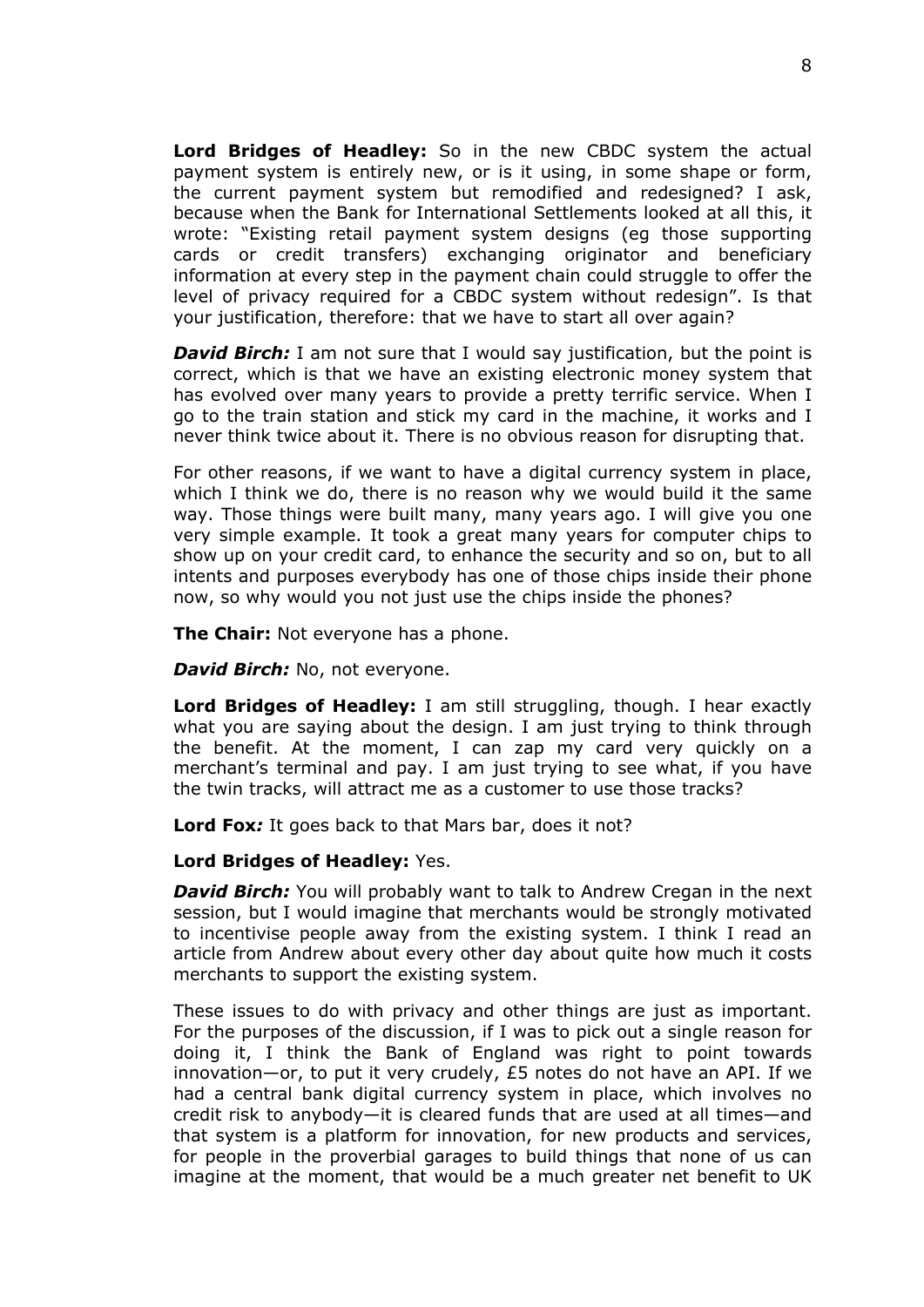plc. The cost savings are substantial. If we are not driving trucks around filling up ATMs and using all those single-use plastics to wrap banknotes and so on, of course those cost savings are real, but the net benefits to UK plc I would think will come more on the innovation side: building new products and services.

Q27 **Lord Monks:** Mr Birch, you mentioned the fact that there is considerable suspicion about holders of paper currency. You mentioned both the UK and Germany. Is it not absolutely possible that a new digital currency could suffer from exactly the same problems: that the more you guarantee anonymity, the more you guarantee privacy, the more you try to say, "This is safe and secure", the more the door opens to people and ne'er-do-wells of one form or another? Is that not a major factor?

*David Birch:* I agree with you completely. That is why Stephen and I do not use the words privacy and anonymity interchangeably. I am strongly in favour of building real privacy into the infrastructure, not relying on people to do the right thing but actually making it part of the structure. We have the privacy-enhancing technologies at our disposal, would you not agree?

*Stephen Bonner:* There are certainly innovations in that space that can assist with this, yes.

*David Birch:* But that is not the same thing as anonymity. Anonymity is unconditional, and I think the dangers of that are far too great.

**Lord Monks:** Surely, to stop it you need some sort of regulation. You need somebody keeping an eye on the different movements. At the moment, the banks do know something about money laundering probably not enough, but they do. Who will keep an eye on this?

**David Birch:** I will use the example I gave earlier, I have a wallet that says I am "Manchester City Fan" and I am sending it to a friend of mine who is "Chelsea Fan". In the system, it is "Manchester City Fan" and "Chelsea Fan". It is not "Dave Birch". No one can spy.

Let us suppose keeping an eye on it, in my mind, in this future world, you are talking about machine learning and processing vast quantities of data, which we did not used to be able to do but we can now. If the robot spots that "Manchester City Fan" seems to be sending an awful lot of money every couple of days, to a cave in the Bora Bora mountains or something, it can put up a flag. Then law enforcement, under proper procedures and processes, can obtain a warrant, go to Barclays and say, "Who is Manchester City Fan"? Barclays, because it is a law-abiding organisation, will tell them, "It's Dave Birch". I cannot use it to get away.

I am absolutely in favour of that monitoring using the most automated techniques imaginable, but what I am against is the routine invasion of privacy without the proper—I do not know what the word for it would be—

*Stephen Bonner:* Authorisation.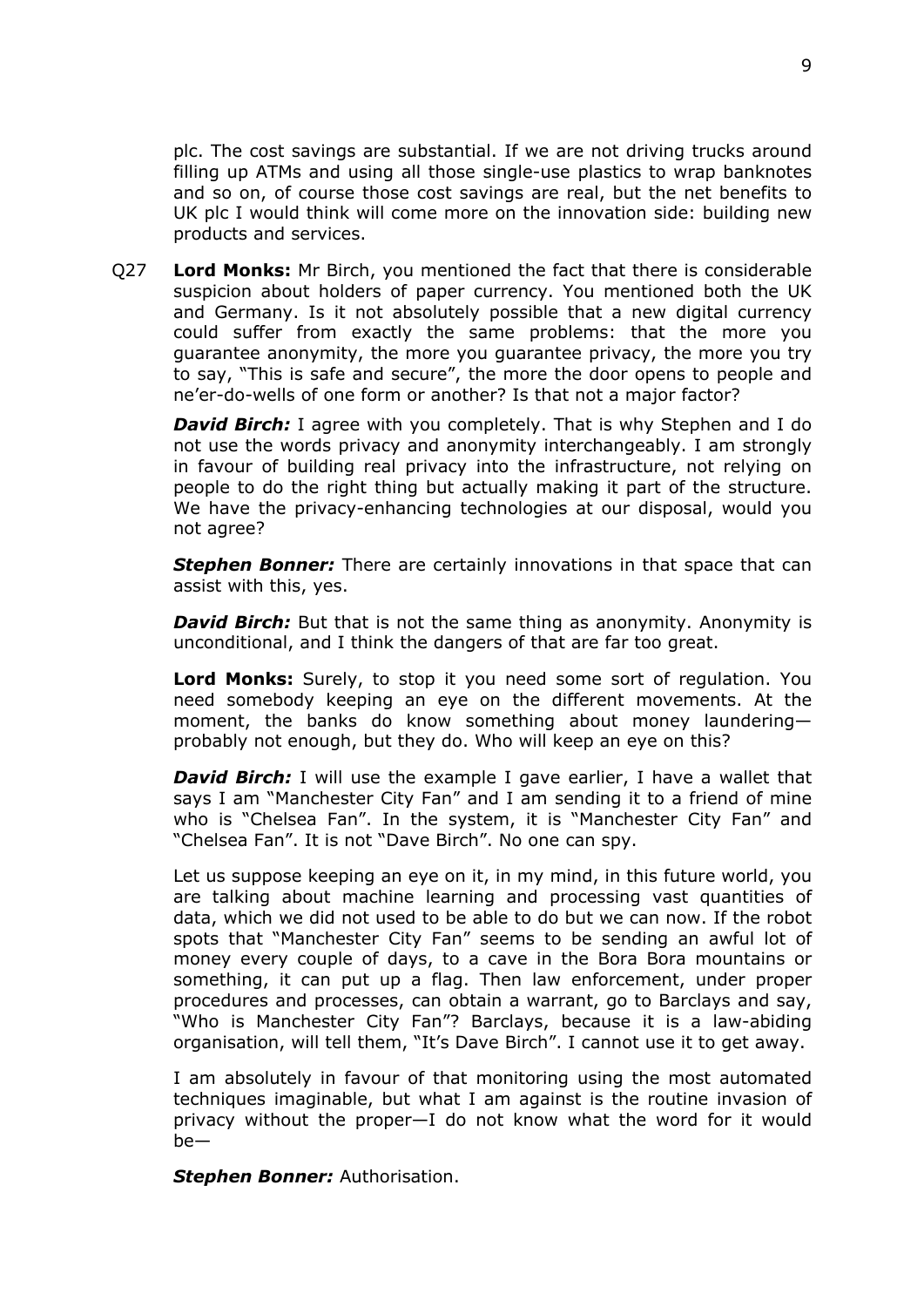*David Birch:* Authorisation, yes.

**The Chair:** That kind of power in the hands of totalitarian Governments is quite frightening, is it not?

*David Birch:* Correct. I do not think this is a flip statement, but if we have a totalitarian Government we have lots more to worry about than them working out what I am buying down at the corner shop.

Q28 **Lord Monks:** Just as a follow up, I have this vision, from the questions that Chris was asking earlier, of a single currency emerging out of all this. There are competitive central bank currencies and some are more attractive than others. Some might be because the regulation is laxer than others. Is this not some gateway to some international world currency or whatever?

*David Birch:* I think world currency is unlikely, but you are certainly right to raise the issue of currency hegemony. In fact, I wrote a book about it last year, so I am rather glad you did raise the issue.

We are not here to discuss the politics of it, but it is very clear that the use of different currencies in international transactions represents a form of extension of state power, which we might be for or against in different circumstances. Were there to be widely available working digital dollars, digital pounds, digital yuan, there certainly might a great many currencies around the world that would just disappear because nobody would use them. There are many countries where people would much prefer to hold US dollars or euros than the local currency. It is rather obvious, I would have thought.

Q29 **Lord Fox:** There are two sorts of data. There is the individual personal data and then there is the bulk data. What we are seeing with the NHS is that we are being assured that our private data is not being sold or parlayed, but, in fact, the population bulk data on health is becoming increasingly valuable. It would seem to me that the bulk economic data of this nature would itself become quite valuable. Who owns that, and how should it be used?

*Stephen Bonner:* In order for that bulk data to become bulk data, we have in the UK this idea of pseudonymous data and anonymous data. At a high enough level, it becomes anonymous. One of the fascinating things about payment data and cash data is that it is generally quite easy to reidentify the people buying the tube train ticket.

**Lord Fox:** The same is true with health data.

**Stephen Bonner:** Yes, indeed, hence a very high level of concern among citizens about how their data is being used. When there is clear transparency about what it will be used for and how it will be used, people are very supportive of those goals. If you explain, "We're going to aggregate the data about transactions to better plan the economy, to identify criminals—"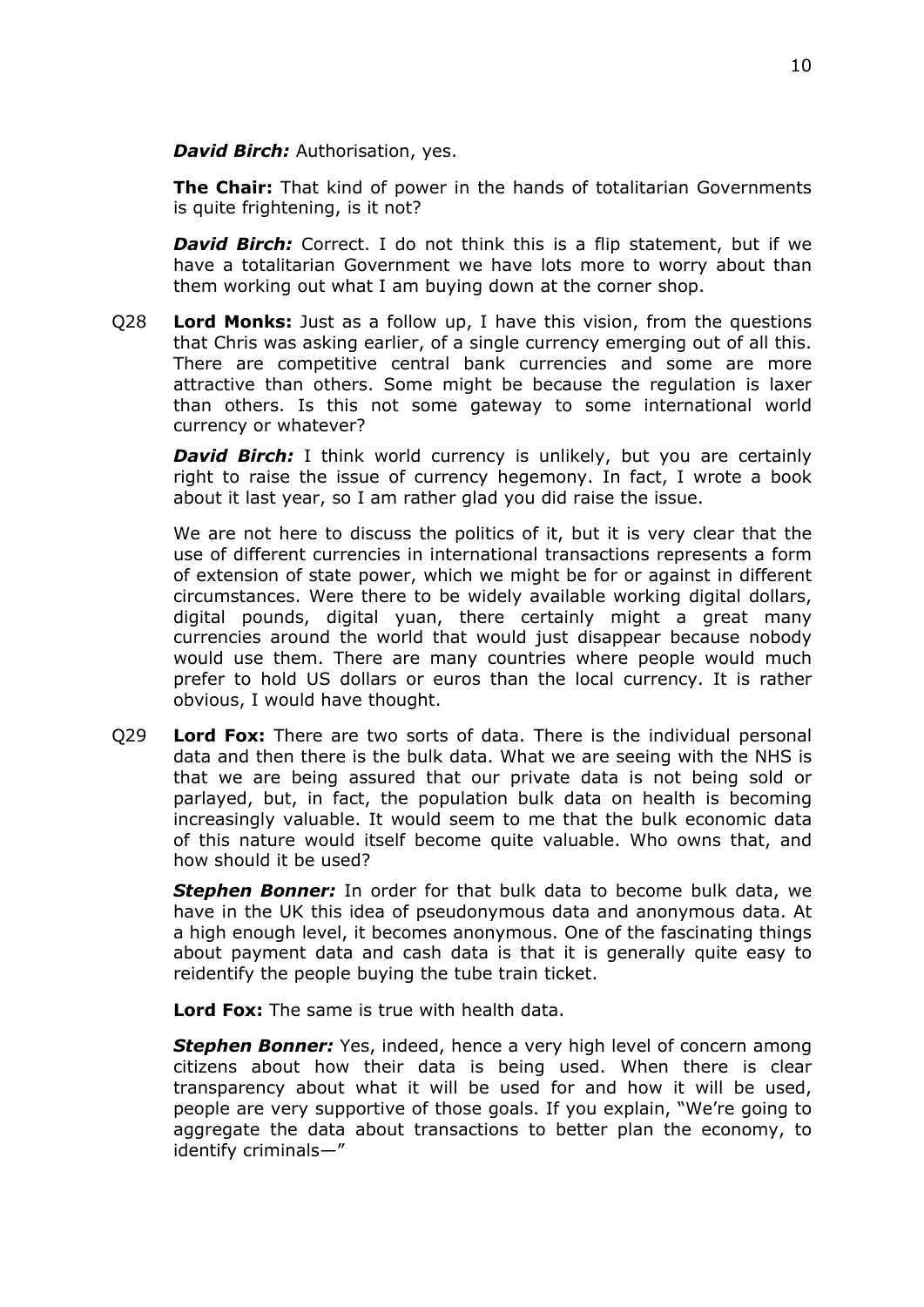**Lord Fox:** We sort of know who owns the health data. I am interested to know who we think owns the bulk data of a digital currency. Is it the retail banks or whom?

*Stephen Bonner:* It would depend on the implementation. If there is the central one without the banks issuing the wallets, the data would be held centrally and they would be the data controller having that data, so the institution running the central currency would have that. You can see a model where, as David just said for the KYC, the banks have some of that data and some of that and then they—

**Lord Fox:** It ceases to be bulk data at that point when it becomes balkanised, or it becomes less usable if it becomes balkanised by the retail banks or whatever.

*Stephen Bonner:* Certainly at the moment that data within those banks is used and is useful as a sample of the whole set, but, going back to the basket of eggs, if you bring that all together you have a comprehensive view, which is probably more useful, but you then have aggregate data that could be at risk.

**Lord Fox:** You would agree that this bulk data would have value to commercial concerns as well as making government decisions.

*Stephen Bonner:* There is definitely an extreme level of interest in this kind of data, and in our work with some of the data brokers we have identified that some of the use of that data historically may not have followed UK law, and that is where we have done our work to reduce that. But there are ways in which users benefit from having their data used in innovative ways, particularly if it is anonymised. That provides them a level of comfort.

Q30 **Lord Stern of Brentford:** Would you envisage somebody preventing you, Dave Birch, from opening an account that is "Manchester City Fan 12345"? If they knew you were David Birch, they would prevent you from having a load of wallets.

**David Birch:** That is a very clever question that is very difficult to answer because of sanctions and so on. In other words, Barclays knows that I am "Manchester City Fan No. 1". I can maybe go to HSBC and open an account as "Manchester City Fan No. 1", because Barclays has already done the KYC. However, it is not "Manchester City Fan No. 1" that is on the sanctions list, it is Dave Birch. So how would HSBC know that I am on that sanctions list?

In other words, I hate to sound like a broken record on this, but you have to have a proper digital identity infrastructure to make this all work. My name, Dave Birch, and my address, are attributes; they are not my identity. You need a way of sanctioning me, not those attributes. So you are absolutely right to highlight that, and there is no simple answer to it. This is one of the reasons why I do not think that we need to rush into this, and why we need to think about this a little more.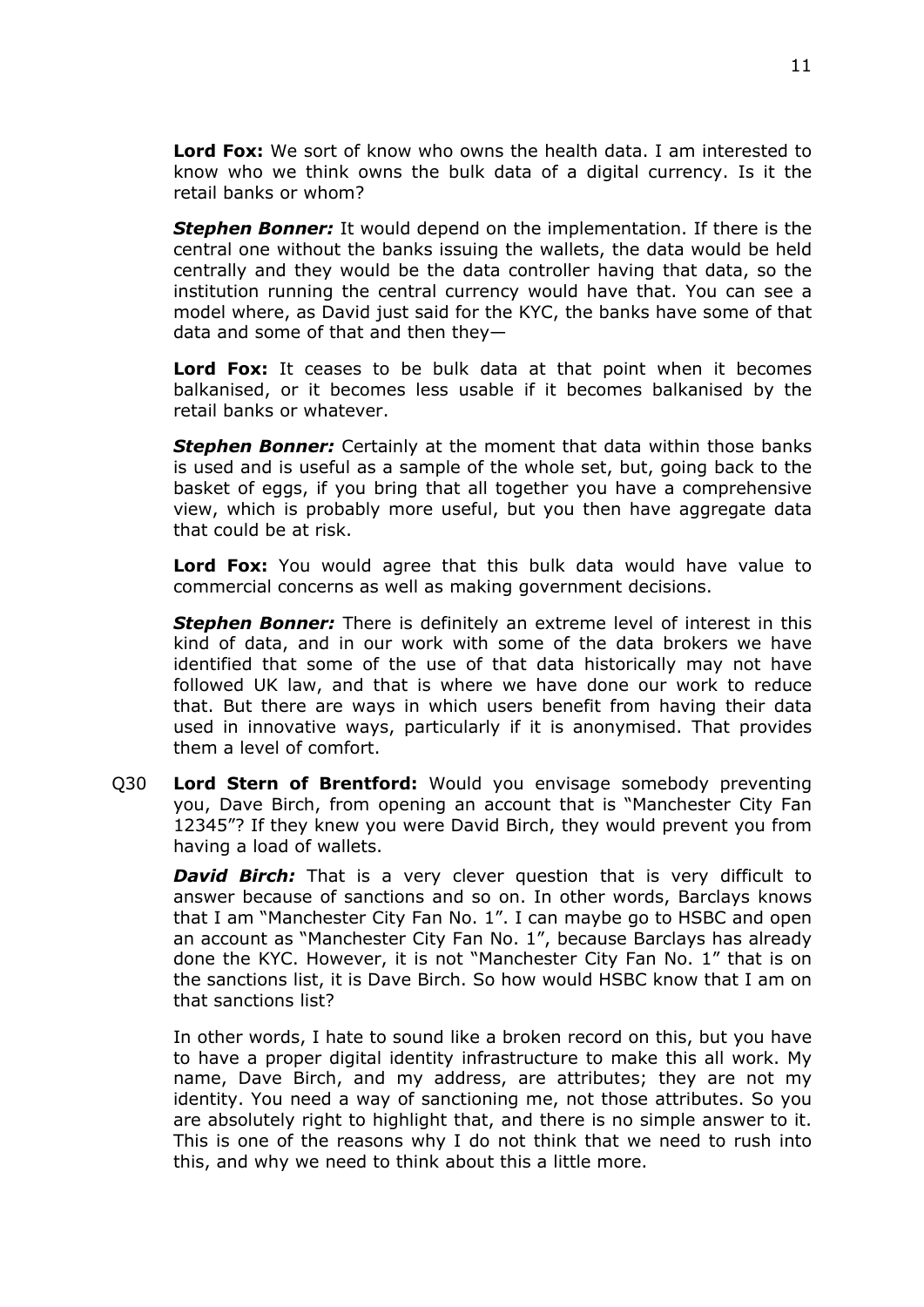**Lord Stern of Brentford:** That was my follow-up question from Lord Monks.

Q31 **The Chair:** Are the Government actually working on a digital identity system to your knowledge?

**David Birch:** That is a complicated question. The new DCMS digital identity framework is pottering along.

**The Chair:** What is the difference between a framework and a system? My question is really: are the Government working on this, and are they doing so in order to deal with the point that you have just made?

*David Birch:* I think that DCMS's decision to opt for a more frameworkbased approach is the right decision.

**The Chair:** I am not asking that. I am asking whether you think they are doing that with a view to preparation to deal with the problem that you have just identified.

*David Birch:* I could not say. You would have to ask them.

Q32 **Lord Stern of Brentford:** We like to think of the Bank of England being as little politicised as possible. Central banks are politicised, but we try to do our best to keep that level of politicisation down. We are talking about structures where they would take on more responsibilities, one way or the other, of the kind that we have just been discussing, particularly on privacy and data protection. I guess that would up the degree of politicisation. Do you think that it would do so to an extent that would be worrying?

*Stephen Bonner:* I think the idea that our key institutions should respect the laws of the land, including the privacy ones, is not that controversial or worrying. As long as it sits under the framework of the existing laws and approaches as other elements of the financial system that the Bank and Treasury operate parts of, I think you can operate that without concern as long as you have built in privacy from the start, given people comfort you are making the right choices and fitted it in with the existing legal frameworks that we have.

**Lord Stern of Brentford:** Do you not think it is rather big? For many of us, what the state knows about us and what it does with it is at the heart of the political relationship between the individual and the state. I worry that you are slightly complacent in the way you put your answer.

*Stephen Bonner:* Given that we, as an organisation, dedicate our time and effort to make sure that all those things are in place, I hope that I do not come across as complacent; we absolutely do put time and effort into that. But in moving from a number of banks where the data can be collected to a central point where the data can be collected, we face those same risks in the distributed system, just with slightly added frictions. Obviously, we are very keen to ensure that the right principles and rules are applied, whether the system is distributed or whether it is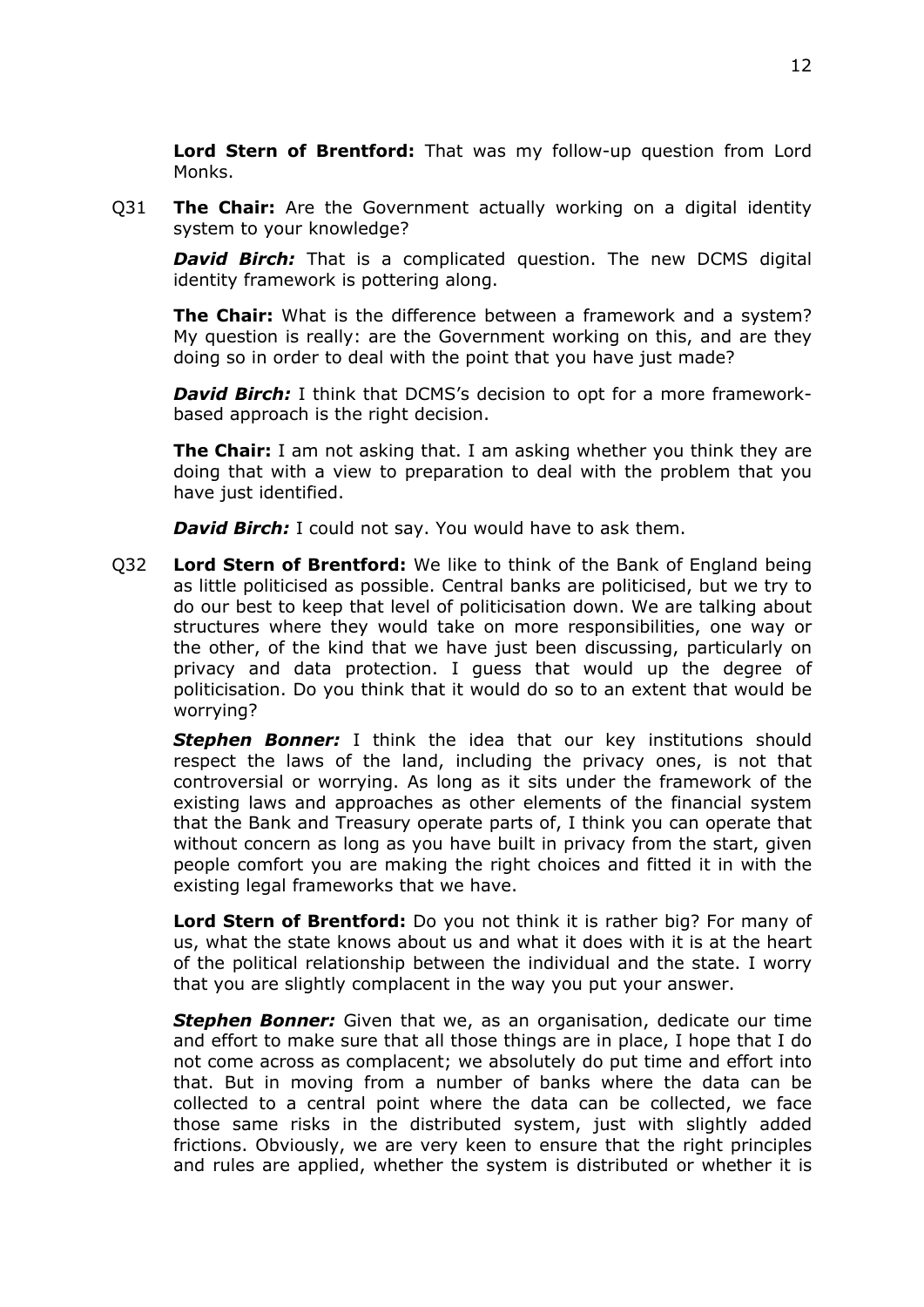centralised. Being the data controller of such a large set of valuable data definitely comes with responsibilities, but I think we have seen that when people take those responsibilities seriously, design it well and build the trust, that can work very well.

Yes, there have definitely been circumstances, in the commercial and the government world, where things have not built that trust and it has caused disruption and delay to important initiatives. We hope that people will take advice and guidance to meet those requirements to make it easier to deliver these things, but it is something that they absolutely need to take seriously, so apologies if I—

**Lord Stern of Brentford:** No, I did not mean to overdo that word. We live in a country where people, for understandable reasons, would be rather antipathetic to identity cards. Does that not underline just how sensitive we are to these kinds of issues?

*Stephen Bonner:* When we see initiatives like this, as David mentioned, privacy is the top issue that people have as concerns about. I am sure that is why you have invited us here today and why we are engaged with the Bank of England and Treasury working groups on this: because, absolutely, it is of grave concern to people that if this does not have the controls and constraints that we all expect and have embedded in law, it is not a positive contribution and it will not succeed. It is vital that people take privacy seriously on this.

Q33 **Lord Stern of Brentford:** I have one other political issue here that, David Birch, you raised—rightly so—and that you assumed we did not want to talk about it. Perhaps we do. That is that if these kinds of facilities around the world make some currencies still more attractive than others, that increases seigniorage, does it not? The US has been able to run deficits for decades and benefited from that, because that gets goods and gives people bits of paper. Would this accentuate that problem?

*David Birch:* That is a factor that is not unknown in the US, and because of the sums involved, relatively small falls in the proportion of dollars used in international transactions translates into significantly higher financing costs for the US. The dollar is used in such an overwhelming majority of international transactions that the demand for dollars and dollars in related securities is much higher than it otherwise would be. This is the exorbitant privilege that America accrues. If that was to fall, the cost of financing the US deficit would go up. Those figures are widely available.

There are other more sensitive issues that I am not qualified to comment on to do with the extension of soft power and the extent to which you can use the financial system as a method of censure or support, which I think everybody understands but it is a complex issue.

**Lord Stern of Brentford:** It would be likely to increase the potential of seigniorage; in other words, the US, if it were the US, being able to get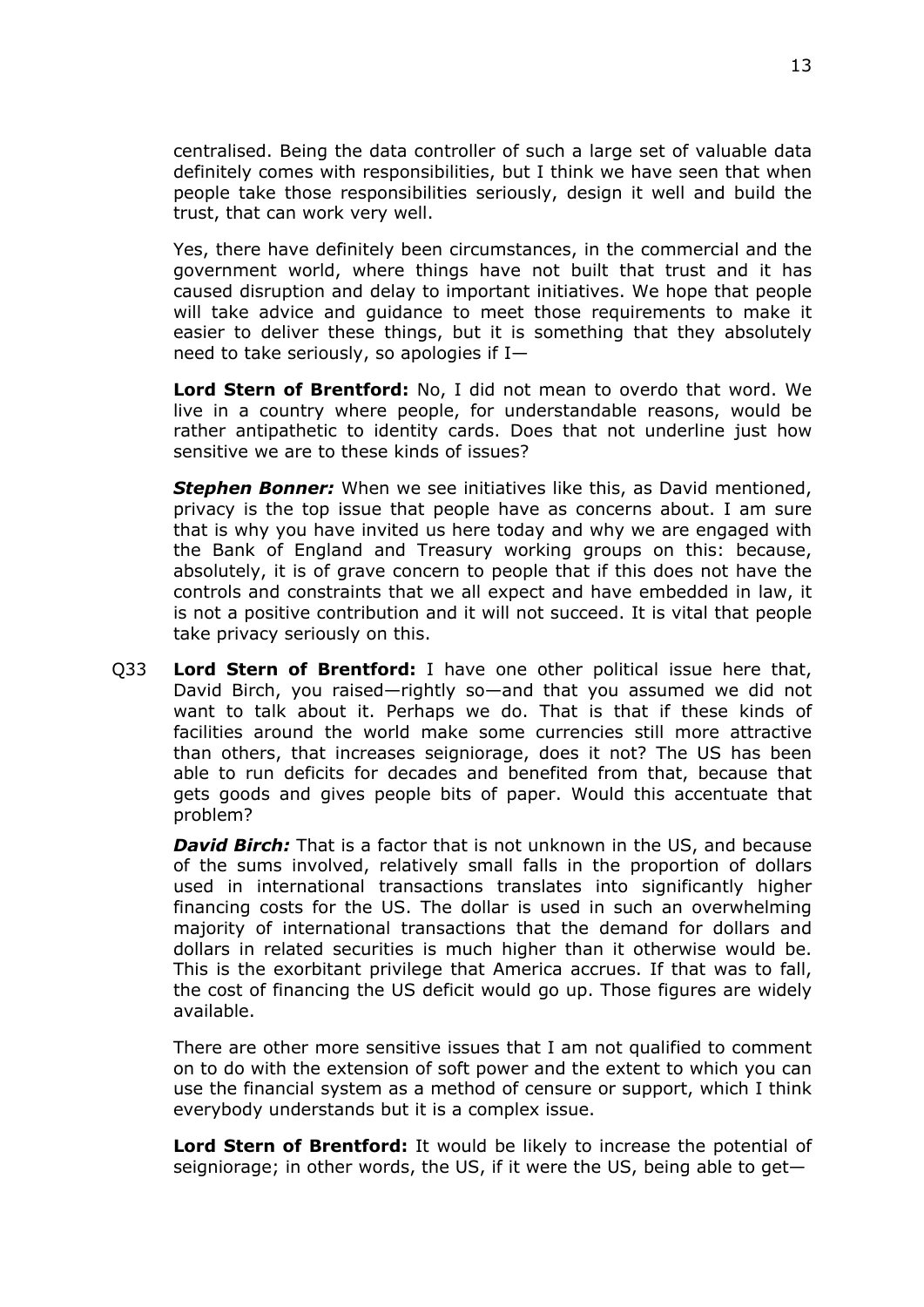*David Birch:* There are so many different scenarios. Again, I am not making political points, just illustrating, but suppose it turned out that the digital yuan became the standard currency along the belt and road. That would obviously be very good for China. In parts of the developing world where, for example, Facebook is essentially the internet, some sort of Facebook money might become very attractive to most people.

There are lots of different scenarios. You need somebody much more well versed in the economics than me to talk about it, but I think your sense of the fact that there is an unknown here is absolutely correct. If we do not do it, will we be at a long-term disadvantage? Probably, yes, we will.

Q34 **Lord Bridges of Headley:** Mr Birch, to come back to the point about digital identity in response to Lord Stern's initial question, can I clarify whether you are saying that to make a CBDC work you need to have some form of digital identify framework so that the individual who is applying for the digital wallet is part of that framework and, if so, what data needs to be in it?

*David Birch:* To answer the first part of the question, I think I would want to say yes. I am looking nervously at Stephen. I think we need an infrastructure to make this work. On the second part about what data you would need, I am not completely sure.

*Stephen Bonner:* So much depends on the implementation, and we have discussed here running a parallel one separately. There are models where these are more embedded in the existing system, and then you could leverage some of those identities used within that. Clearly, if we had an effective digital identity, that would make a number of things an awful lot easier—although, of course, if we then tried to do international elements of this, how that identity scheme from one country would trust others would become another part of the data flows and trust and data that would need to be had.

There are many models where having it is advantageous. I do think that you could construct a scenario of running something in this space that did not require it. Whether that would be the right thing to do is a little beyond my remit. I think you could design ones that did not have it, but it would be a lot easier if we did have it.

**Lord Bridges of Headley:** Assume that we followed your ideal scenario and that you have the existing track and a new track. All of us would need to apply to be on the digital identity framework system, whatever it is. That is the only way we would be able to make it work, correct?

**David Birch:** I would hazard a guess that you all already have bank accounts, in which case the bank has already—

**Lord Bridges of Headley:** You assume that the data, which would be KYC and everything else, would just plug straight in.

*David Birch:* I would think so, yes.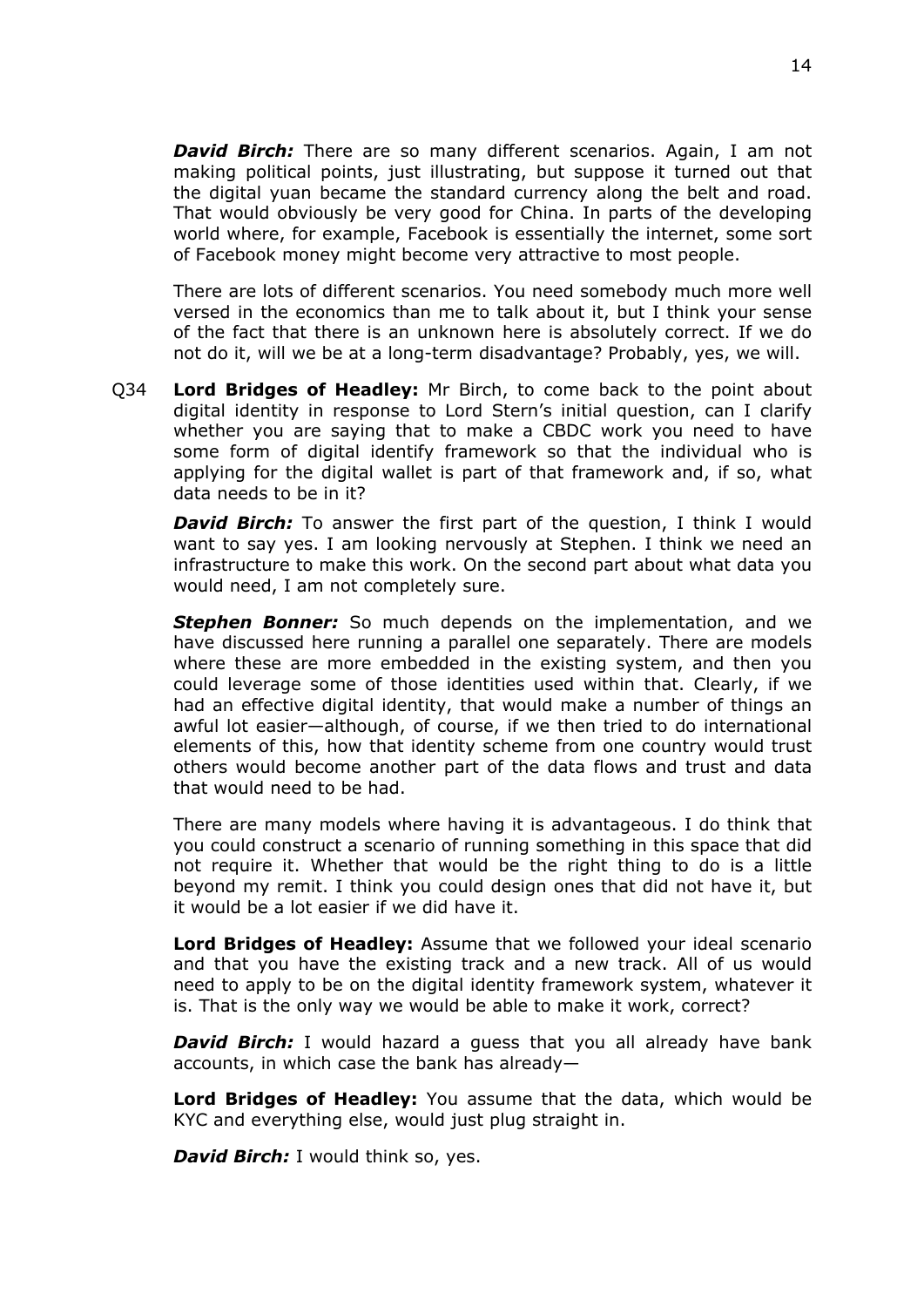**Lord Bridges of Headley:** That would suffice.

**David Birch:** Would that suffice? I think quite probably, but we would need to think it through.

**The Chair:** Would it be very unkind of me to suggest that you both seem quite enthusiastic about the prospects of this currency but you are not really able to explain how the system would operate without avoiding some pretty big risks?

*David Birch:* I could certainly explain how a system could operate. Whether it would be the system or not, there are so many different issues coming in here. If you asked me whether I could take a piece of paper and sketch out roughly how I think it should work, yes, I could.

**The Chair:** I asked you about this in the hands of a totalitarian regime, and later you said that perhaps China might get ahead of us if we did not move forward on this. I certainly regard China as a totalitarian regime, and the effect on liberty and world trade and so on could be quite chilling. You seem very relaxed about this.

*David Birch:* If you are asking me whether on balance I would prefer in most circumstances to use a Canadian digital currency or a Chinese digital currency, I might opt for the Canadian one, because they have a track record of being concerned about privacy issues and have strong data protection laws. Is that true for everybody in the world? It would be wrong of me to say that. I think some people might prefer that.

Q35 **Lord Fox:** Carrying on a bit, in one of Mr Bonner' answers, he reeled off digital inclusion as being one of the potential benefits of a retail digital currency. In the meantime, everybody who is even included now will have to if not start from year zero then rebuild their profile in the new system. How will the people who are already not plugged into the system suddenly magically be attracted to this?

Again, this comes back to what is in it for them. Presumably, if you are saying that the people who are not plugged into the system have to do it because they do not have money, they have no choice, that is not exactly digital inclusion; it is kind of marching people into the digital world whether they want to or not. We should call it what it is, if it is that, or is there something else that would draw these people moth-like towards the light of a digital currency?

*David Birch:* I think the issues are actually rather more distinct. We already live in a country where anybody can get a basic bank account, and there are a million people who do not have one.

**Lord Fox:** That is my point. You are talking about digital conscription, really.

*David Birch:* Right, there is clearly digital conscription. I will steal that; that is great. I want to use that. Look, we shut off people's analogue telly when it was for the better of the nation.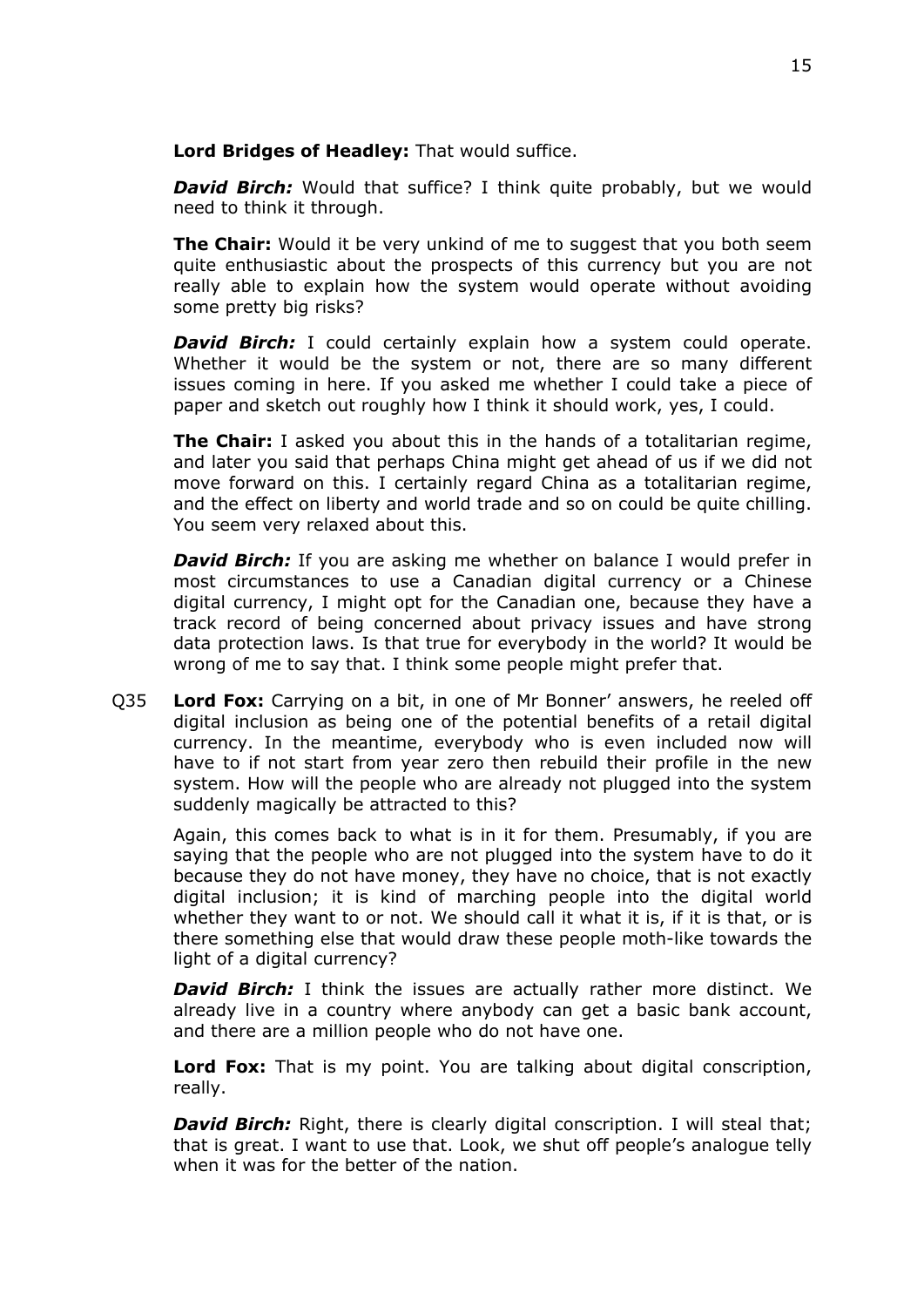**Lord Fox:** Therefore, we shut off the analogue money.

*David Birch:* I am just saying that it would be a possibility. I just want to make one very specific point on inclusion. What people who are excluded need is not a bank account. A bank account is a very complicated and expensive way—

**Lord Fox:** No, an identity is what they need.

**David Birch:** Yes, I was going to say that. What I need is a way to get paid and I need to get a way to pay. That need not necessarily be a bank account. That could be some form of digital wallet that is provided by Vodafone or Tesco or anybody else. Bank accounts are very expensive ways of trying to include people, and they patently do not work since there are lots of people who are not included.

**Lord Bridges of Headley:** I understand that. I was just actually looking at the last Treasury Select Committee report, I think, on financial exclusion. It points out that customers who do not have bank accounts are often those with no permanent address, who move often, who do not have a passport, who do not have a driving licence, and a third of unbanked people have had a bank account before and do not want one.

When it comes to the overarching objective of the CBDC, I often ask, "Is this the guiding objective?" I think it comes back to the point you were getting to earlier. There are other bigger potential macro points that Lord Stern was talking about and financial exclusion and inclusion can be dealt with in a different way. Would you not agree?

*David Birch:* I agree with the priority of dealing with the inclusion issue. It is not good for society if there are people who are excluded. Remember, people who are trapped in a cash economy are the people who pay the highest prices for everything. They are the people who get mugged and robbed and all this kind of thing, so inclusion is really important. Does a CBDC in and of itself help with that? That is not clear to me at all. It is much more related to these issues of identity and so on.

Q36 **Lord Bridges of Headley:** Can I quickly come back to a point and direct it to Stephen Bonner? If we introduce a CBDC alongside some of the lines that we have been discussing, which Mr Birch set out, does it change the Bank of England's relationship with the ICO and its levels of accountability, and does it drag it into a whole new realm of privacy data issues—clearly it does, given this conversation—and what does that mean for the Bank and its relationship with other institutions?

*Stephen Bonner:* The Bank is no doubt already a data controller for some elements of private data, but obviously this would massively expand what was in there and it would need to resource and skill up appropriately to discharge its responsibilities around this, and that is part of it. I am unclear about the implementation. It may not be the Bank that runs this. It might form another entity to operate this. That would be the controller of the data who would need to have this but, absolutely, whoever is intending to operate in this space needs significant investment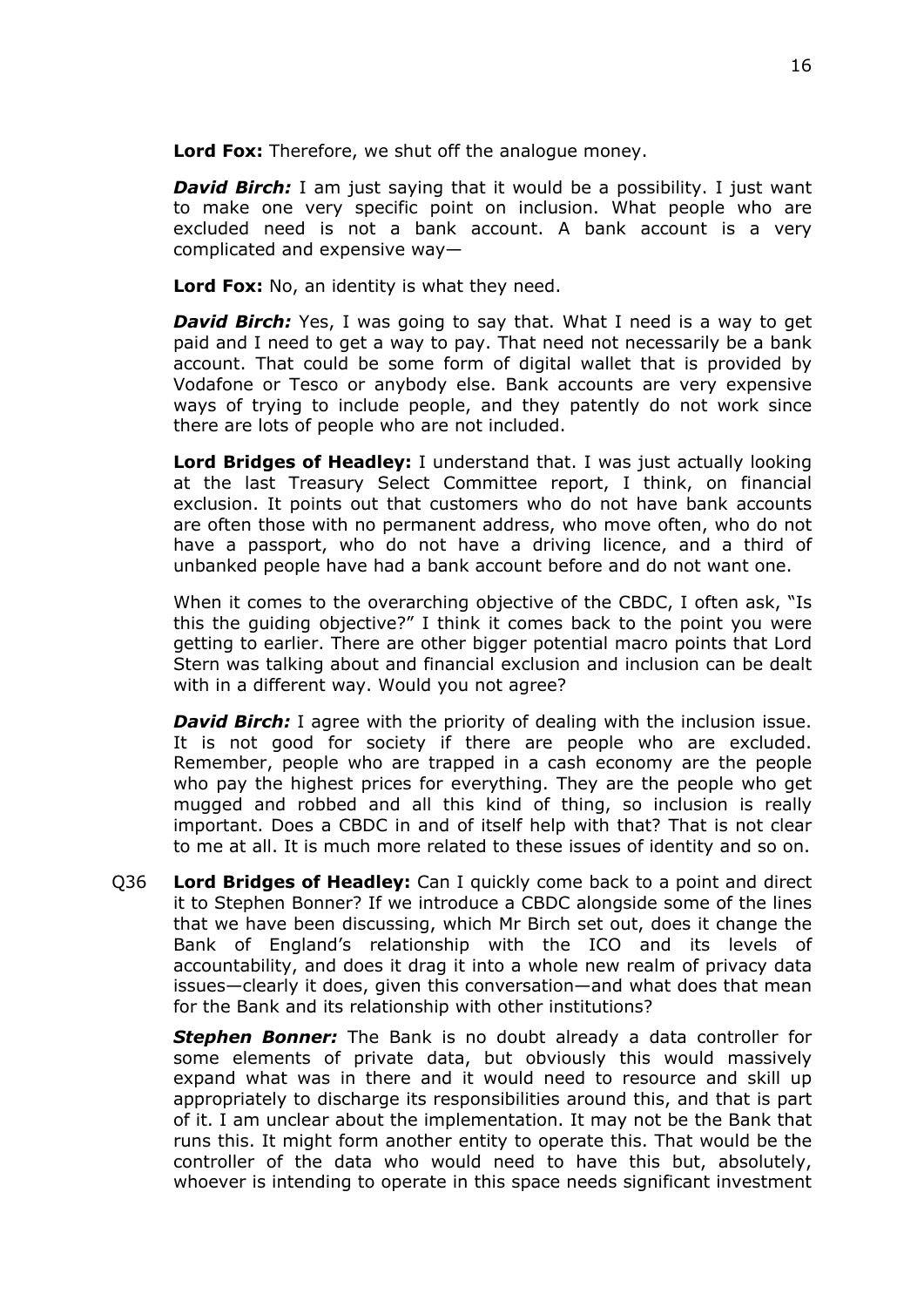resource and capability to cover their privacy responsibilities. It is well understood by many of the people I talk to in this space that it needs to be done correctly but, absolutely, it would be a step change in the Bank's responsibilities as it moves from a predominantly wholesale to a much more retail environment.

**Lord Bridges of Headley:** I have one final question. You started off, Mr Birch, with a very interesting point about the focus of this. We have been primarily discussing the application of CBDCs in the retail sphere. Should we actually be focusing on wholesale and driving headlong into that? I read today in the *FT* about what the French are doing on the wholesale markets. Are we in danger of seeking perfection on the retail front whereas, actually, the competitive advantage for the City lies in wholesale?

*David Birch:* I agree completely. The thing that makes the City a more or less attractive place to do business is the cost of doing business. A significant way to reduce the cost of financial intermediation is through the use of wholesale digital currencies, which allow people to exchange financial instruments without the clearing and settlement associated with it. I would have thought that most institutions in the City are probably already investing in this, so I agree with you as a priority. Of course, that does not include any of the privacy issues that you are talking about today. In a way, it is easier.

Q37 **Lord Fox:** Just to make your life hard again, coming back to the retail situation, you said at the beginning that you are keen on it but not yet. What are the three or four priorities that need to happen in order to make that "not yet" now? In other words, what needs to happen to make it possible, from your point of view and Stephen's?

**David Birch:** For me, the priority is a working digital identity infrastructure. That would be the single most important step we could take forwards in this area.

**Stephen Bonner:** Just to clarify, you said earlier that I was enthusiastic. As an organisation we are neutral about any of these. I think it can offer great innovation.

**Lord Fox:** Yes, I think Mr Birch was the enthusiast.

**Stephen Bonner:** Yes, I just need to be clear on that. That said, we have no objections, and it can be done well if the right principles are considered. The key thing, and we are seeing strong efforts in this space to do this, is to consider these issues and turn the nebulous situation into a concrete proposal, which then clarifies many of these balancing issues we face.

**The Chair:** Given Mr Birch's answer to Lord Bridges' question about the threat to the City, is not the pace at which this is being considered rather slow?

*Stephen Bonner:* It is outside my remit, I am afraid.